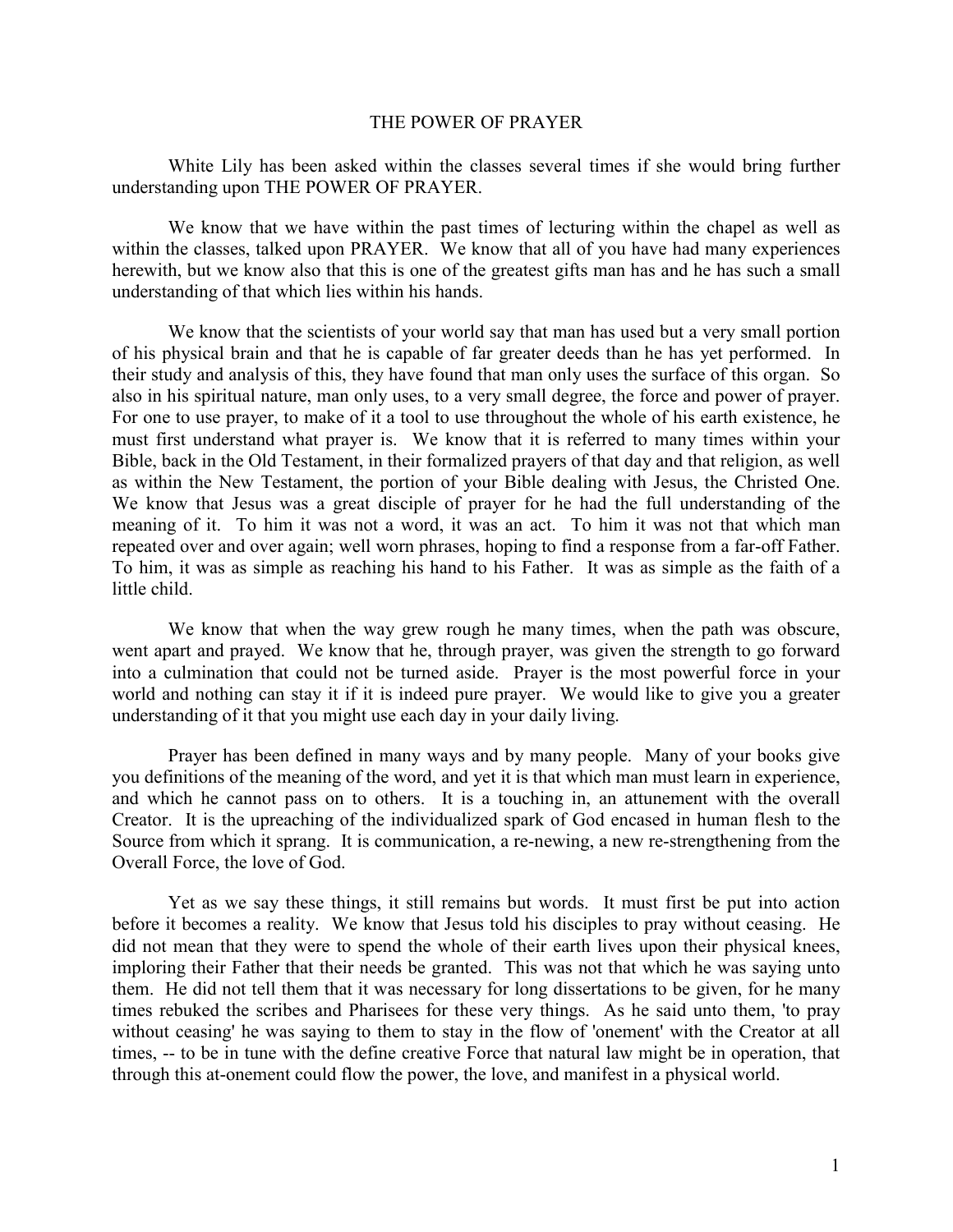This is Prayer – a perfect attunement with the God-Force, a perfect sending out and receiving in turn, pure love. We know that man has sought in many ways to have his wishes fulfilled and that he has formalized prayers he says at certain times each day. We know that he is scornful of the prayers of others, and the manner in which they are delivered. Yet he does not realize that words are not necessary – an at-onement with the Creative Force is the prime requisite, and when this has been met, when this condition is in existence, prayer has been perfected, and man is open to all the power, all the good, of that Creator – God. He is then atone with Him, and through Him can flow all things to all people.

We know that many people when they go apart to pray, pray in different ways, and yet with a selfish motive. Jesus taught one of his greatest lessons at the Garden of Gethsemane, when he said unto the Father 'if Thy Will is that I must drink of this cup, Thy Will be done.' Man has not learned that this is the way that it must be done; that it is through this means and this alone, he can become at-one. He does not realize that he must set aside the 'Me' part of his being, the selfishness within, and make of himself a channel, realizing that if it is good, it is God, and if it is God, it is good. It is not necessary that he ask that it be done in a certain way, at a certain time, and for a certain purpose. If these are all right, it will be fulfilled, and if not, it will come in such a manner that he will be benefited. When man asks that prayer be answered, under prescribed conditions, he is saying in effect that he has greater wisdom than his Creator. when he tries to dictate the terms under which it is brought through to him, he is saying he is superior to the One from whom he is seeking these things.

How many times individuals will pray concerning happenings, concerning incidents in their earth lives, and wonder so often why they are not fulfilled, without realizing that they have not offered prayers, they have only demanded that certain conditions be built and through this, certain conditions be brought about.

It has only been a short period of time ago when one of White Lily's family was to appear in a public place to speak, they spent much time praying that they would do justice to that which was being given, that they would, in effect, impress those around and about them with their knowledge and their understanding, and when the time came they felt very bereft and very much alone. They had not prayed that God be expressed through them, they had not prayed that the way be opened that God's Will be done, they had prayed in selfishness, that in going forth in this manner, they, as an individual, would be uplifted, would be elevated in the eyes of others. It cannot be a demanding, it must be a subjection of the individualistic will to the Overall Father. Only in this way does prayer take place. It does not make a difference the words that are said, how they are repeated, or the position in which the body finds itself. These are a nothingness. Man can pray in the midst of the greatest of crowds, or he can pray in the loneliness of the night. Man can pray in a church or he can pray in a den of thieves. It makes no difference where a physical body is, for it is not a thing of the physical, it is of the spirit within, an uplifting, until a one-ment has been gained with the Creator, and then perfect prayer takes place.

Man need not implore and beseech his maker, for the things of the earth, for the things of the body. He only needs to be in attune-ment with this Creative Force and it will already have been his. Whenever you are within this Flow all things of good in the course of natural law will be drawn to you. Man through his misunderstanding forms many barriers to the very help that he seeks. He weakens the greatest treasure hereby that he has.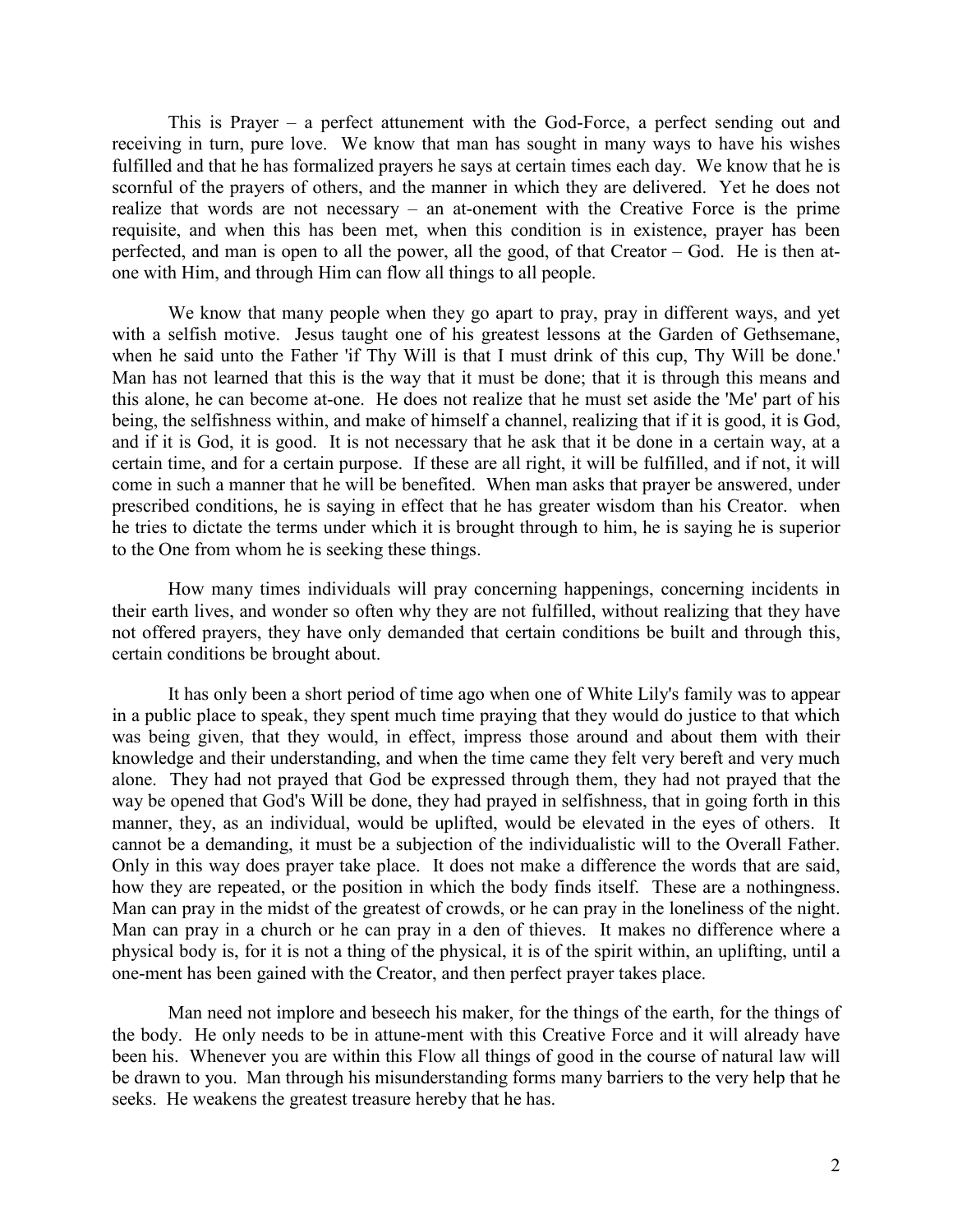We know that many say, "But how can you attain this at-onement, how can you place yourself wholly in the Hands of God, how can you remove the 'me' completely so the way is open?" It must be a deep spiritual desire of the soul. It cannot be superfluous words uttered without a moment of thought, it must be first an outpouring of the spirit within, an honest, earnest desire to be in attune-ment, whatever the reason, with the Creator, with the Source from which he sprang. In reality the majority of earth people do not wish to be in God's Flow. If you were to look within their sub-conscious you would find that they do not wish God's Will be done, for they are afraid He wouldn't do it the way that they wish it performed. There are few that can completely subject themselves to the course of natural law, God's love. It is lack of understanding of the things of the spirit, in instruction and knowledge being given. If man can realize that his own reasoning is infinitesimal in comparison with the knowledge of the Creator, that he, in reality, is as a grain of sand upon the shores of the sea, he would seek his place in the whole of the Universe, in the whole of Creation, and realize he needed a far greater force than himself to direct the destiny of those around and about him.

Man must first see his own place in the existence of the earth, and through the finding of his own placement, seek understanding of that of He who created all things. When he sees these in their proper proportions, then he can pray in humbleness, in openness that the Will of Him that is so far above man and his little capabilities pour out upon him and all others around and about him that which is needed.

Prayer is the most wonderful experience a spirit can express, either within a body or without. Surely we in spirit pray. We strive, as Jesus taught, to pray without ceasing, and there is no other experience as rewarding, as rich, as beautiful, as being in at-one-ment with He who created us all. When you feel the flow of God's love through your being, when you feel that that in which you are encased is too small to hold that which is being poured into the soul, you have experienced prayer. No words are needed, for you know with the whole depth of your understanding, that these have already been cared for, -- that not only are your needs known, but they have been fulfilled.

Jesus said, 'when thou prayest, go into the closet and close the door, and when thou has closed the door, pray to they Father in secret, and the Father who heareth in secret, shall reward thee openly.' He was not speaking of a little room in which you might be encased, he was speaking of going deep within yourself to the spirit within and there praying in secret, there opening the floodgates of the soul, that the love of the Creator might sweep through as the tide, bringing with it all things that denote love.

By praying within the effects are manifested openly, physically, around and about that all might see the results thereof. If there is a one present that has not experienced this, they have lost one of the greatest experiences in existence. If there is one present that has not felt the exhilaration of communication with their Creator, they are lacking in understanding of the basic teachings of the things of God.

For those that have not yet learned to open the door, that have not as yet learned to formulate this contact, White Lily would say to set apart a time each day, a time of meditation, quietness, a time of going within thy closet and closing the doors, and thinking with all you have within your mentality, within your very soul of the blessings that are yours, of what, in truth, at